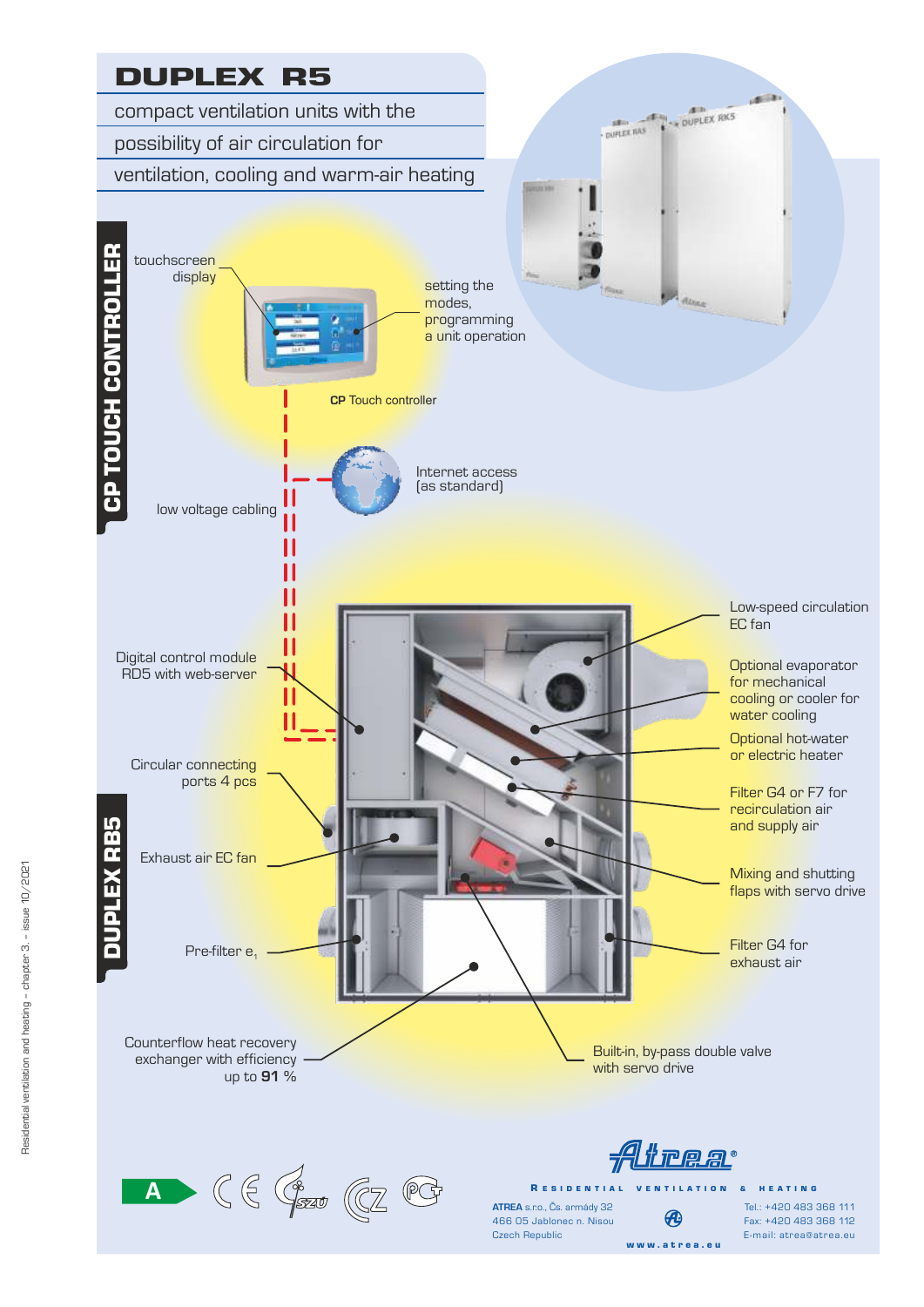#### ATREA VENTILATION AND HEATING SYSTEM

#### **System description**

The HVAC system with the DUPLEX R5 series unit provides balanced ventilation with heat recovery in all the installation versions. The properly designed ventilation system provides fresh filtered air supply to each room and kitchen and at the same time, exhaust of effluent air from sanitary facilities, toilets, bathrooms, and kitchens. Owing to the unique system of inside air circulation throughout the object, it is possible to ensure afterheating after recovery, distribution of internal heat gains throughout the object, cooling or warm-air heating without necessity for an additional heating system.

The company ATREA offers this system as a complete construction set, consisting of the following main components:

- recuperative ventilation unit with air circulation of DUPLEX R5 series
- heat pumps and storage reservoirs
- the complete measurement and control system with the option to control other parts of the system (e.g. zone flaps, ground heat exchangers, etc.), including connection via internet
- the integrated system of ATREA air ducts and fittings suitable for all the required versions

#### Use not only in low-energy and passive houses

Owing to the circulation circuit possibilities, utilisation consists in the wide scope of applications, in which DUPLEX R5 ensures balanced ventilation with heat recovery.

- Balanced ventilation and cooling heating are ensured by the independent heating system, DUPLEX R5 connects the circulation circuit on request for distribution of gains from the fireplace or on request for cooling
- Warm-air heating, ventilation and cooling the system with the DUPLEX R5 unit substitutes the heating system in rooms – thus it is the only HVAC system that meets a requirement for heating by means of air heating only. The customer selects an exchanger for the unit – low-temperature water exchanger (T) or electric exchanger (E).

#### Design of DUPLEX R5 ventilation and heating system

The company ATREA prepared the detailed basis of project for designing of ventilation systems providing designers, together with catalogues of elements and the specialised design software, with all the necessary information for proper designing and dimensioning of ventilation and warm-air heating.

Based on the long-term measurements and experience with the implementation of the ventilation systems in the residential buildings, the ATREA company recommends dimensioning of the ventilation performance according to ČSN EN 15251 - Class 2 - see the marked part of the table below.

#### Ventilation system advantages

- guarantee of necessary in terms of hygiene continuous air changes with the possibility of occasional increasing (e.g. by an external signal from WC, bathroom, kitchen or other inputs according to the specific immediate requirements of users)
- saving up to 90 % of costs for the ventilation due to the high efficiency heat recovery exchangers
- exclusion of mould growth
- exclusion of thermal discomfort caused by the air supply with minimum temperature difference (again because of the high efficiency heat recovery)
- use of all internal and external heat gains from the apartment space for recuperative preheating of the ventilation air
- perfectly filtered air supply (through G4 or F7 filters) significantly limits the development of allergic and respiratory diseases of residents
- when setting the max. unit performance (through the by-pass), cooling in summer period is possible, mainly by night filtered air supply
- integrated modular system allows simple, also unassisted, installation

#### Legislative requirements

The DUPLEX R5 units carry energy labels in accordance with EU Regulation no. 1253/2014 and 1254/2014.

#### Ventilation performance

| <b>Standard - regulation</b> |                   | Ventilation intensity in<br>unoccupied rooms<br>$[h^{\cdot 1}]$ | <b>Ventilation</b><br>intensity<br>$[h^{\cdot}$ | <b>Volume per</b><br>person<br>$\left[\frac{m^3}{h}\right]$ | <b>Kitchens</b><br>$\left[\frac{m^3}{h}\right]$ | <b>Bathrooms</b><br>$\left[\frac{m^3}{h}\right]$ | <b>Toilets</b><br>$\left[\frac{m^3}{h}\right]$ |
|------------------------------|-------------------|-----------------------------------------------------------------|-------------------------------------------------|-------------------------------------------------------------|-------------------------------------------------|--------------------------------------------------|------------------------------------------------|
| CSN EN 15665 - Z1            | Minimum value     | 0,3                                                             | 0,3                                             | 15                                                          | 100                                             | 50                                               | 25                                             |
|                              | Recommended value |                                                                 | 0.5                                             | 25                                                          | 150                                             | 90                                               | 50                                             |
| <b>CSN EN 15251</b>          | 1st Class         | $0.1 - 0.2$                                                     | 0.7                                             | 36                                                          | 100                                             | 72                                               | 50                                             |
|                              | 2nd Class         |                                                                 | 0,6                                             | 25                                                          | 72                                              | 54                                               | 36                                             |
|                              | 3rd Class         |                                                                 | 0,5                                             | 15                                                          | 50                                              | 36                                               | 25                                             |
| CSN 73 0540 - 2              |                   | O.1                                                             | $0.3 - 0.6$                                     | $15 - 25$                                                   | References to other regulations                 |                                                  |                                                |

#### More documentation for designing a ventilation system





 $\mathbf{E}$   $\mathbf{E}$   $\mathbf{E}$  $\bigcirc$ 

Catalogue of components www.atrea.eu CD Selection software

言并

#### HEAT RECOVERY - WHAT IS IT?

#### Heat recovery principle

 $\overline{a}$ 



In winter time humidity condensates in exhaust air. This condensate increases heat recovery efficiency through improved heat transfer and is continuously drained into a sewer system. Heat transfer occurs through the separating walls of a heat exchanger – in winter warmer exhaust air preheats colder supply air. The same principle is applied also in summer for cool recovery.

#### Significance of heat recovery

An energy-optimised heat recovery exchanger reaches a highly economical ratio between power consumption (to run fans), air performance and heat recovery.

The fan input vs. heat recovery gain ratio during ventilation reaches an energy efficiency of 17–25, i.e. from 1 W of power used to run a DUPLEX R5 up to 25 W is recovered from exhaust air. Effective ratio 1 : 25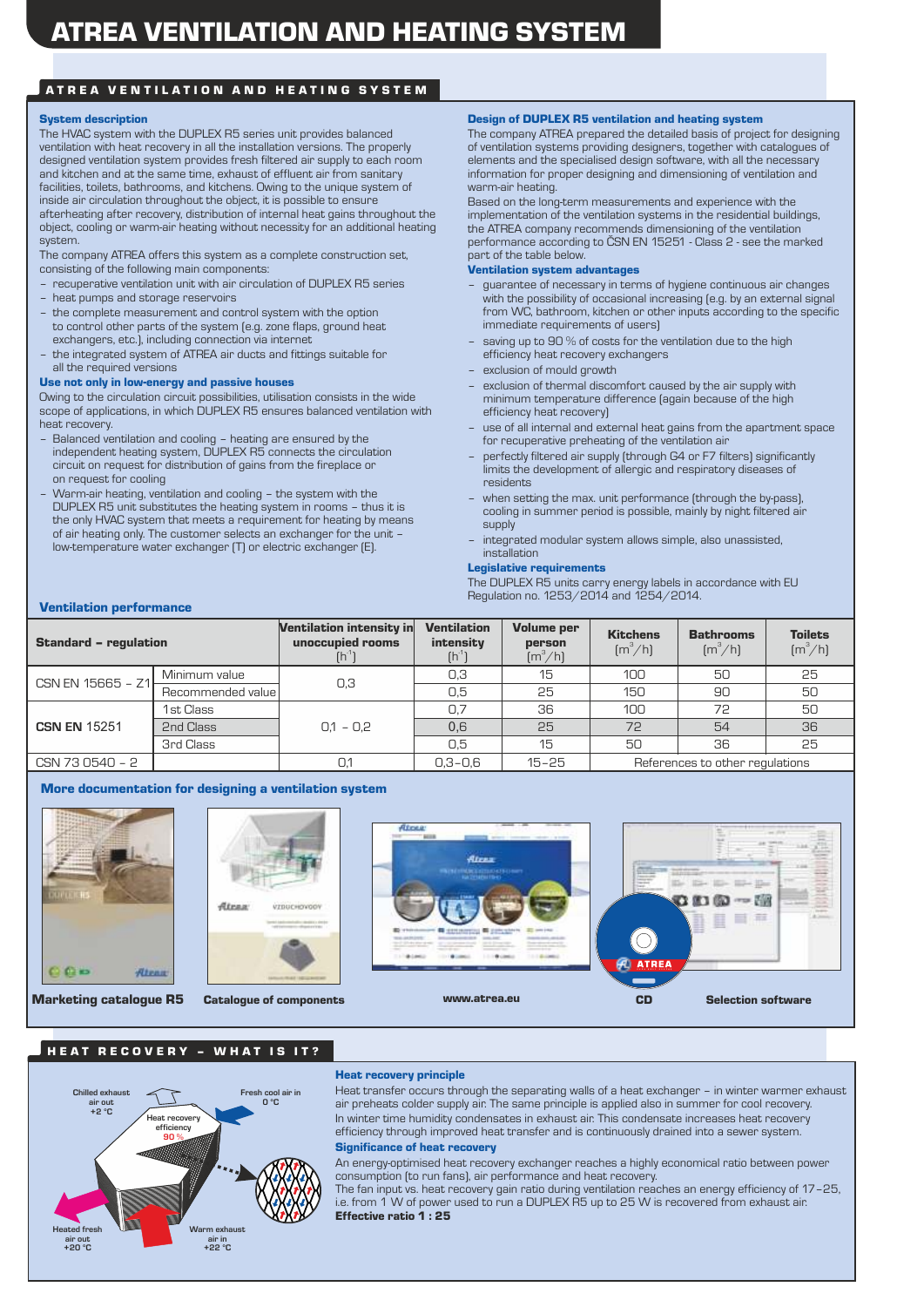– recovery efficiency up to 91 % due to the new-generation counterflow

– built-in by-pass is a standard part of the unit and needs no additional space; in addition, due to its construction, it ensures 100% by-pass in the

– standard control meets all the requirements of control, enabling the wide scope of connection of sensors and other inputs, control of shutting and zone flaps for distribution, control of heaters or the heating system of the house, etc., and furthermore, as standard, **includes a built-in web-server** 

– excellent thermal insulation parameters of the unit housing with

– universal use from balanced ventilation, ventilation with circulation,

– exchanger for direct (CHF) or water (CHW) cooling, option of two sizes -

– option of a built-in type heater: low-temperature water exchanger (T) or

summer ventilation

recuperation exchangers

suppression of thermal bridges

by-pass mode without mutual thermal transfer

circulation with heating and cooling

**to enable control via internet**

three-row and five-row

electric exchanger (E)

#### DESCRIPTION OF DUPLEX R5 UNITS

#### **Purpose Purpose Exhaust of the units enable occasional intensive air exhaust or**  $\blacksquare$  **higher outputs of the units enable occasional intensive air exhaust or**

The new 5th generation of recuperative DUPLEX units is available in two basic versions, as **DUPLEX RB5** in the ceiling design and as **DUPLEX RA5, RK5** in the upright design.

The units are intended for comfort ventilation and warm-air heating of all types of residential and public buildings, are particularly suitable for lowenergy and passive houses and for flats in block of flats. Basic description

The unit housing, made with mineral insulation with the thickness of 30<br>mm (U = 0,81 Wm<sup>-2</sup>K<sup>-1</sup>), with suppression of thermal bridges and excellent sound deadening, is fitted with a swirling counterflow plastic heat recovery exchanger (efficiency up to 91 %), two ventilators of free impeller type with the electronic EC control, including control of a constant air flow, G4 filters of supply air as well as exhaust air before entering the recovery heat exchanger, an automatic by-pass flap, a control module and a connection terminal block. Condensate outlets are as standard prepared for the cooling version as well. Connection ports are circular, used for connecting flexible or fixed piping with suppression of thermal bridges. Access to the unit is possible through the openable hinged door via locking latches.

#### Units advantages

- fans built-in as standard with an EC type free impeller are characterized by very low power consumption and excellent speed regulation
- CONDENSATE OUTLET

 $\Gamma$  D 5  $\Gamma$  D F C O V E D V E E F I C I E N C V



During the recovery, the heat recovery, moisture condensation occurs during the exhaust air cooling. Water condenses on the walls of the heat recovery exchanger, thereby further increasing the heat recovery efficiency. In the direction of the exhaust air flow, condensate flows from the recovery heat exchanger and is discharged from the DUPLEX unit into the sewer system. For the proper function and discharge, it is necessary to separate the unit and the sewer by a siphon with the sufficient height – min. 150 mm height is recommended. Small condensate discharge pumps can be used as well

|                              | 100 |                                             |
|------------------------------|-----|---------------------------------------------|
|                              | 95  |                                             |
|                              |     |                                             |
|                              | 90  |                                             |
|                              | 85  | DUPLEX RA5, RB5, RK5                        |
| Heat recovery efficiency (%) | 80  |                                             |
|                              |     |                                             |
|                              | 75  | Possible condensation region<br>$M_i = M_e$ |
|                              | 70  |                                             |
|                              |     | 100<br>200<br>300<br>400<br>500             |
|                              |     | Volume flow rate $\text{m}^3\text{/h}$      |

#### T E C H N I C A L D A T A O F E R P D U P L E X R 5

| <b>DUPLEX</b>                   | RA <sub>5</sub> | RK <sub>5</sub>                                 | RB <sub>5</sub> |               |          |
|---------------------------------|-----------------|-------------------------------------------------|-----------------|---------------|----------|
| specific energy class           |                 |                                                 | $\Delta^{-1}$   | $\Delta^{-1}$ | $A^{-1}$ |
|                                 |                 | SEC-W kWh/m <sup>2</sup> .a   -16,92   -16,74   |                 |               | $-16.55$ |
| specific energy<br>consumption  |                 | SEC-A kWh/m <sup>2</sup> .a 40,82 40,64         |                 |               | $-40.57$ |
|                                 |                 | SEC-C   kWh/m <sup>2</sup> .a   -77,96   -77,77 |                 |               | $-77.90$ |
| maximum flow <sup>2)</sup>      |                 | m <sup>3</sup> h                                | 420             | 445           | 430      |
| sound power level <sup>3)</sup> | WA-             | dВ                                              | 41              | 42            | 44       |

<sup>1)</sup> All types of the regulation built-in in the unit standardly include a minimum of two inputs for connecting electrical signals arising as a result of human manipulation with lighting, or for connecting other devices that automatically regulate the unit output. These inputs must always be connected, or other

types of sensors (e.g. CO $_{\scriptscriptstyle \rm 2}$ , VOC, rH and the like) must be connected instead.<br><sup>2)</sup> The maximum flow rate is set at the pressure disposition of 100 Pa

<sup>3)</sup> The stated value refers to the reference flow rate i.e. 70 % of the maximum flow rate, and to the pressure disposition of 50 Pa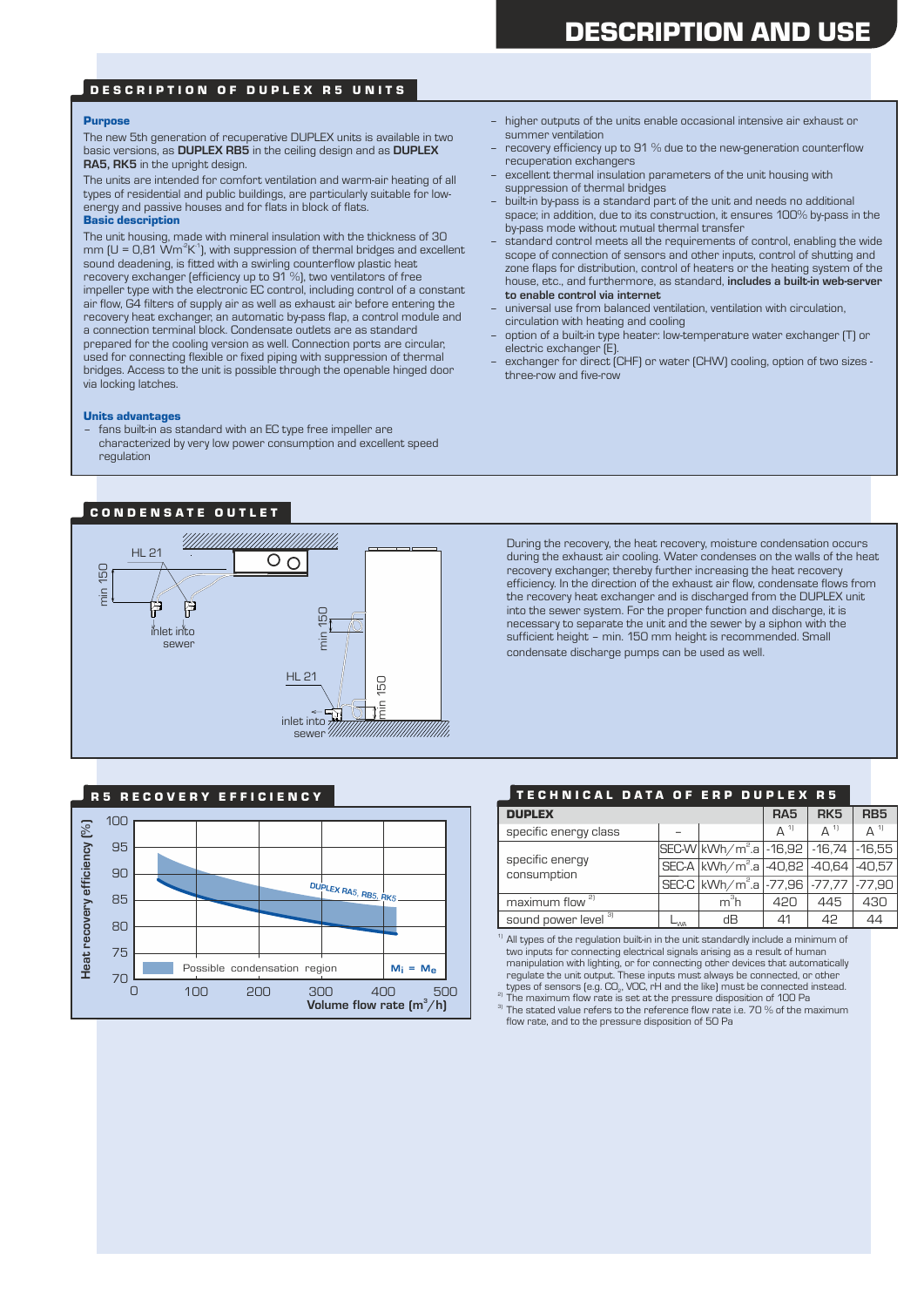## DIMENSIONS AND DESIGN

#### R 5 D I M E N S I O N S A N D D E S I G N



|                | Legend                                     |            |                                     | WEIGHT AND CONNECTION           |     |                 |                                           |                 |
|----------------|--------------------------------------------|------------|-------------------------------------|---------------------------------|-----|-----------------|-------------------------------------------|-----------------|
| е.             | fresh air inlet                            | UT.        | connection of heating water         | <b>DUPLEX</b>                   |     | RA <sub>5</sub> | RB <sub>5</sub>                           | RK <sub>5</sub> |
| c.             | circulation air inlet                      |            | (T) or electricity (E)              | diameter of connection ports    |     |                 | mm ø 160 /ø 200 ø 160 /ø 200 ø 160 /ø 250 |                 |
| $\mathbf{C}_2$ | outlet of circulation air<br>and fresh air | <b>CHF</b> | connection of mechanical<br>cooling | weight (according to equipment) | ka  | $115 - 125$     | 87-97                                     | 125-135         |
|                | exhaust air inlet                          | <b>CHW</b> | connection of water cooling         | condensate outlet               | lmm |                 | $2x \varnothing 16$                       |                 |
|                | exhaust air outlet                         | <b>RM</b>  | digital control module RD5          | UT, CHW connecting pipes        | lmm |                 | 20/20                                     |                 |
| к              | condensate outlet                          |            |                                     | CHF connecting pipes            | lmm |                 | 12.7 / 6.35                               |                 |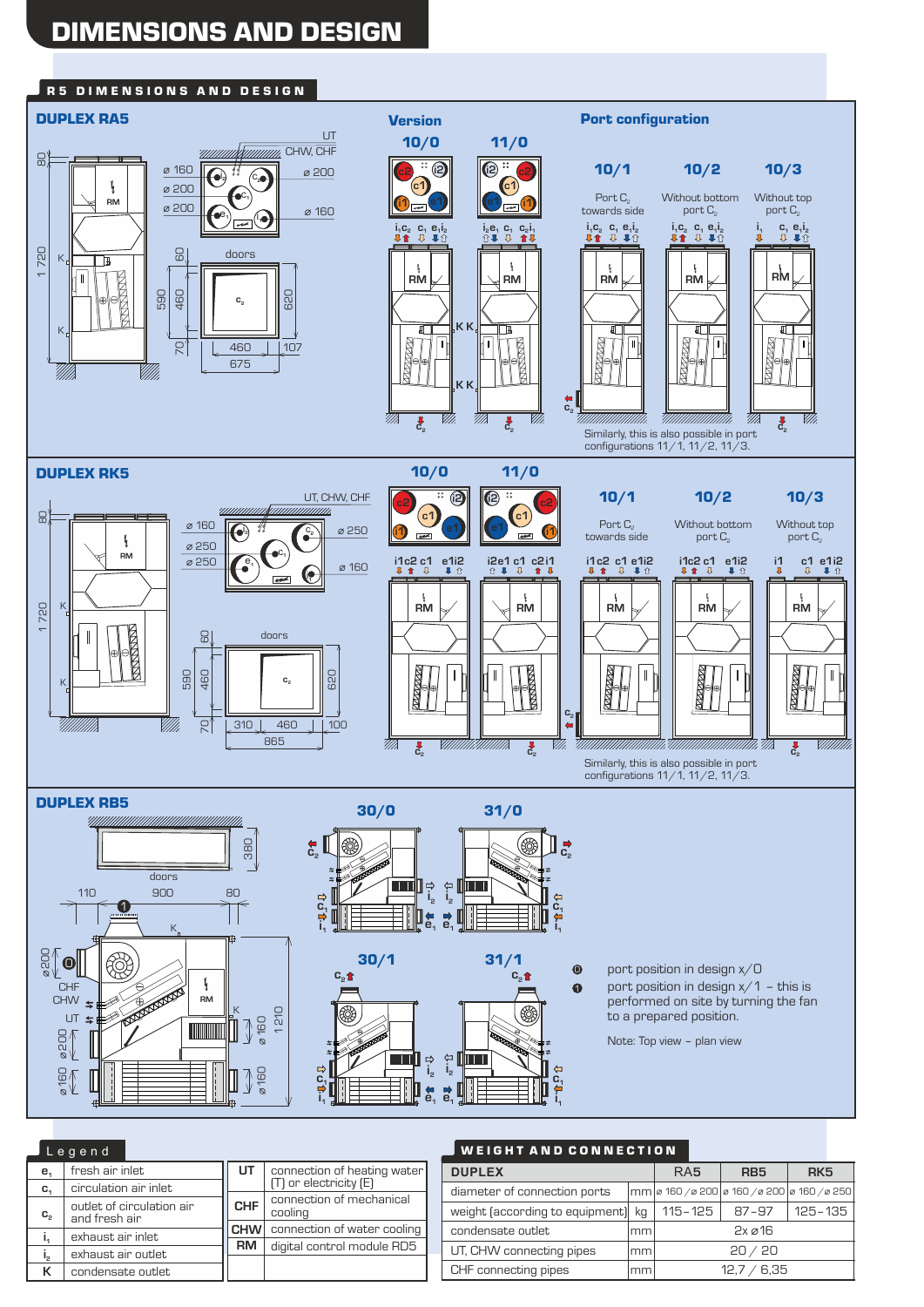## TECHNICAL DATA

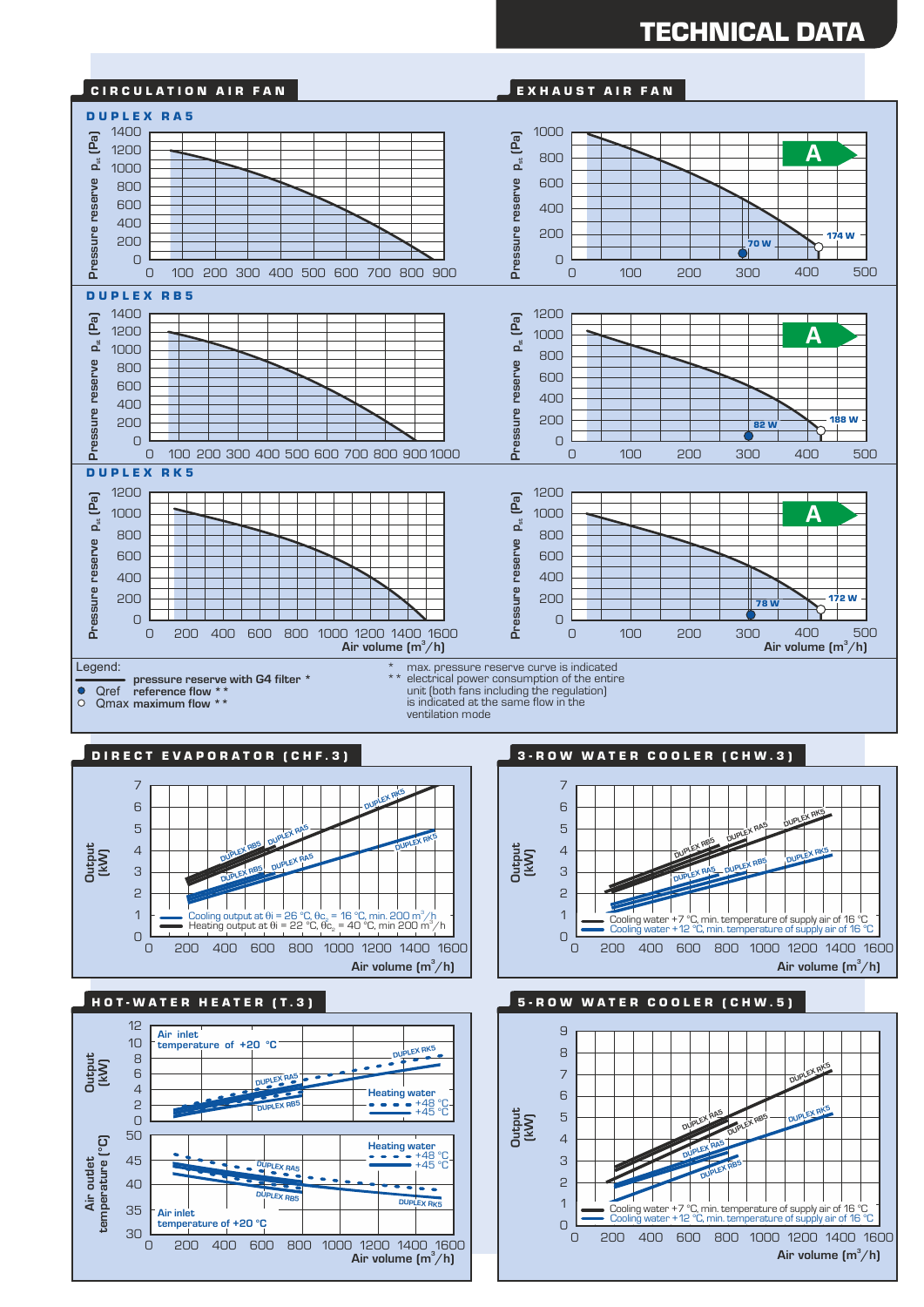#### RD5 DIGITAL CONTROL SYSTEM

#### Basic description

Digital control module type RD5 is the most advanced method for the unit control. It provides all the basic functions and also includes a number of other inputs and outputs for connecting with optional sensors (e.g.  $CO<sub>2</sub>$  sensors, relative humidity sensors), signals from the rooms (WC, bathroom, kitchen), the heating systems including the shut-off valves or the shut-off butterfly valves in the distribution system. In addition, it includes the **web-server** and the **Internet access**.

The units with the digital module can be controlled:

- a) Via the CP Touch controller with a touch display,
- b) Via the intelligent built-in web-server allows controlling and set-up via a web application, and is possible also for the options a),
- c) Via a foreign control system via a standard interface Modbus TCP. Functions

The control module provides all the basic functions of the unit:

- programming of the various outputs of ventilation, heating and cooling during the day and the week
- continuous output control of both fans with the constant flow function
- automatic control of the by-pass butterfly valve (supply air by-pass) according to the outside air temperature
- control of various heat sources on request for afterheating or heating of rooms with separate control of temperature in bathrooms
- control of cold sources ground exchangers and heat pumps on request for cooling, with protection against going below minimum temperature of supply air
- the recovery exchanger frost protection
- switching to the selected output when closing through the external signal (e.g. from WC, bathroom, kitchen) with optional start and rundown
- control of the shut-off butterfly valve at the inlet and the exhaust, and also two zone ventilation butterfly valves and one exhaust butterfly valve from the kitchen (the butterfly valves are not part of the unit) – 24 V DC
- continuous control of circulation (mixing) flap
- optional automatic operation controlled by sensors  $-$  CO<sub>2</sub> concentration, relative humidity or VOC (optional accessory) – 0–10 V input or switching contacts
- according to the settings, the unit allows periodic ventilation mode – the unit is at rest and switches ventilation at set intervals
- automatic setting of the ventilation length depending on the number of persons and the building airtightness – at the periodic ventilation or when running the intermittent ventilation

**CP Touch controller**: The modern, wall mounted CP Touch controller is intended for setting the basic ventilation and circulation modes and displaying the status of the ventilation unit including the indication of fault conditions. It allows the user access to common functions or programming of the operating modes that can be operated in the manual mode or the automatic mode according to the weekly program settings. The controller also allows setting a temporary party  $/$ holiday mode. Part of the controller is an integrated room thermostat with a weekly heating/cooling program, which can also control the simple heating system by using the functions of the control module. All values can be set on the well structured

graphical touch screen.

CP Touch



#### CONTROL AND ENERGY SYSTEMS FOR HEATING AND HOT SERVICE WATER HEATING





DUPLEX RB5-T-CHF

The integrated heat accumulator IZT (e.g. IZT-U-TTS 650) for combined preparation of hot water (HW) and central heating (CH) by means of electric coils with solar support or connection to the heat pump (HP).

The double exchanger is intended for flow-through heating of hot water, excluding occurrence of Legionella germ and corrosive sludge, presence of which is common in storage boilers.

The bottom exchanger is connected to the solar system. The heat accumulator IZT can also be connected to biomass boilers or heat pumps, where the condensing unit provides heating or cooling, IZT serves as a bivalent source. It is not necessary to realise all the described sources at the same time.

The prospective outdoor condensing unit with the option of reverse operation makes it possible, in connection with the basic and the additional control DUPLEX RB5, to cool interior during summer season and heat interior during transition periods (spring, autumn) – systems of air-air heat pumps. An electric or a condensing boiler burning natural gas, with a built-in hot water heater or a separate hot water reservoir. Gas boilers with the built-in output modulation depending on water temperature, providing a continuous change of the boiler output in the range from 15 to 100 %.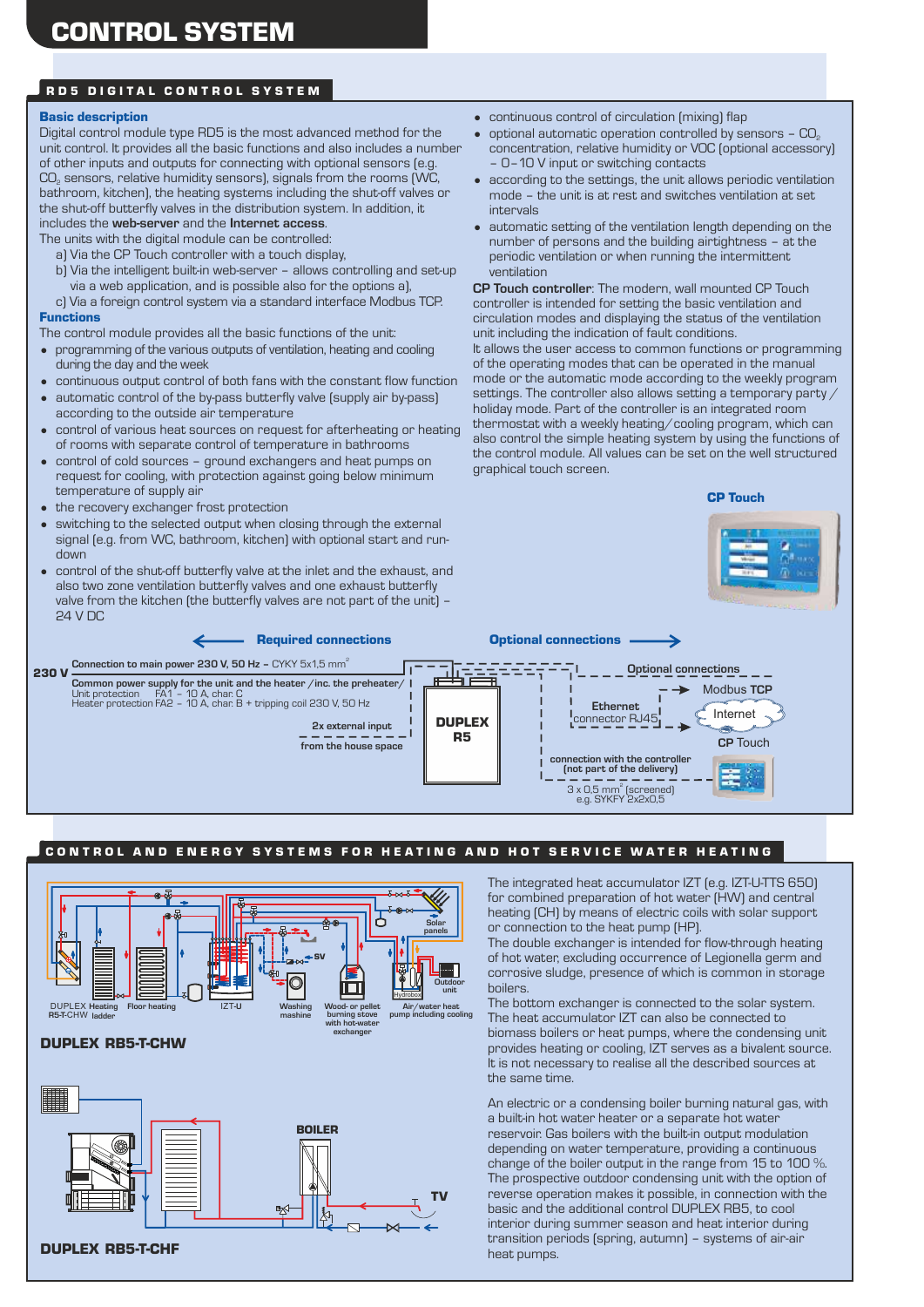#### DUPLEX R5 UNIT OPERATION MODES

### 1 **e**<sub>1</sub> <u>iii) — — — 11</u> i<sub>i</sub> **c2 i2 RM**

#### Balanced ventilation mode

all-year period

 $n_e = 0 / h^1 /$  $n_{\rm v}$  = 0,15 – 0,5 /h<sup>-1</sup>/ and a set of the new points of  $n_{\rm c}$ Balanced ventilation with adjustable output from 75 to 440 m $^3$ /h, with recovery or via the by-pass. It is intended for ventilation and afterheating (without circulation) in the transition period.

Both fans in operation, the mixing flap closed.

#### 2 **e**<sup>1</sup> **i1 i1 i1 i1 i**  $\mathbf{c}_2$ **i2 c1 RM**









## Circulation heating and ventilation mode

Heating period  $n_e = 0.5 - 1.5 / h^1 /$  $n_{\rm v}$  = 0,15 – 0,5 /h<sup>-1</sup>/ and  $n_{\rm c}$ Both fans in operation, the mixing flap mixes outdoor air and circulating air. Warm-air circulation heating and balanced ventilation with waste heat recovery with circulation output up to 800 (850, 1400 depending on R5 type)  $\text{m}^3\text{/h}$  (at 150 Pa) and ventilation output up to 420  $\!/$  430  $\!/$  445 m $^3\!/$ h (at 150 Pa)

#### Heating period Circulation heating mode with intermittent ventilation

 $= 0.5 - 1.5 / h^1 /$  $n_{u} = 0$  $n_c = 0$ The basic recommended operation mode of circulation heating. When persons are present, an impulse from the WC and the bathroom occasionally switches the exhaust fan with an adjustable run-down, an impulse from the kitchen switches to the mode No. 1 without run-down. If appropriate, ventilation is periodically switched at a set interval. All of them with recovery. When mechanical cooling is realised, this mode is also used for heating by means of the air-conditioning unit in the transition period (spring, autumn).

#### Overpressure ventilation mode

Summer season

```
n_e = 0 / h^1 /
```
 $n_{\rm v}$  = 0,5 – 2,0 /h<sup>-1</sup>/ n<sub>c</sub> The intensive summer overpressure ventilation of residential premises by fully supplying outdoor air, prospectively from the ground heat exchanger. It can also can be used for night precooling.

Air outlet through a slightly open door.

The effluent air fan is activated by an impulse, the mixing flap in the position  $P$ .  $2$ ", the by-pass flap is opened.

#### Circulation cooling mode with ground heat exchanger (ZVT-c; ZVT-s)

#### Summer season

 $n_e = 0.5 - 1.5 / h^1 /$  $n_v = D / h^2 /$  and  $n_c$ The intensive summer circulation cooling of residential premises by interior air, circulating through the ground heat exchanger. The effluent air fan is activated by an impulse, the mixing flap in the position "2", the by-pass flan is opened.

This can only be in connection with realisation of the circulation ground exchanger of an air or an antifreezing liquid type.

#### Mechanical circulation cooling mode

Summer season

 $n_e = 0.5 - 1.5 / h^1 /$  $n_v = D / h^2 /$  and  $n_c$ The intensive circulation cooling of residential premises in connection with the outdoor condensing unit ("mechanical cooling"). When persons are present, an impulse from the bathroom and the WC occasionally switches the ventilation fan with an adjustable run-down. An impulse from the kitchen switches to the mode No. 1 without run-down. In this case, cooling is not enabled. If appropriate, ventilation is periodically switched at a set interval.





**c** ..... inlet of circulation air from rooms to the unit **<sup>1</sup>**

**c** ..... outlet of heating air, cooling air and fresh air from the unit **<sup>2</sup>** to rooms

- **e** ..... inlet of fresh outdoor air **<sup>1</sup>**
- **i**<sub>1</sub> ..... inlet of effluent air from sanitary facilities to the unit
- **i** ..... outlet of effluent air from the unit **<sup>2</sup>**